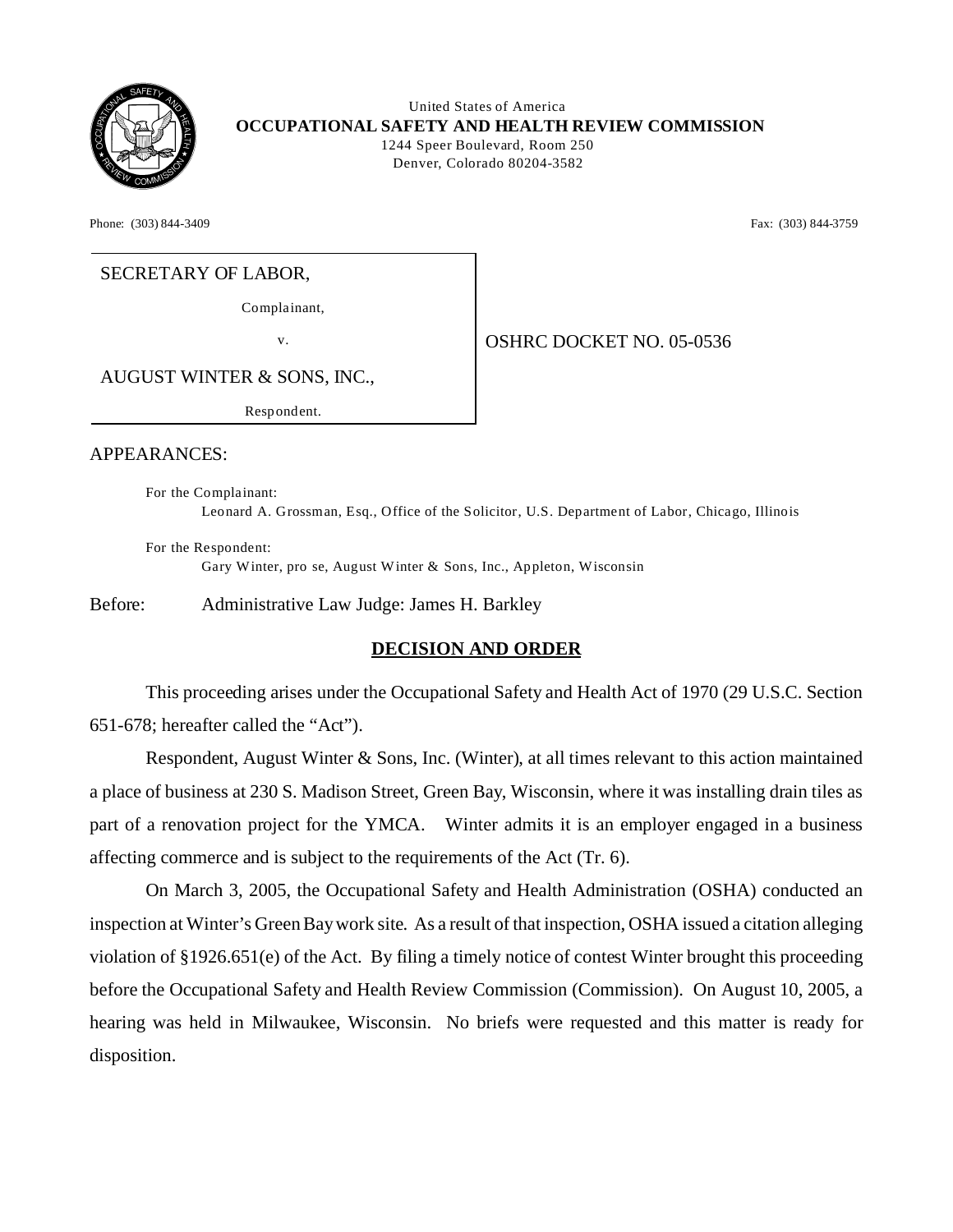#### **Alleged Violation of §1926.651(e)**

## **Serious citation 1, item 1** alleges:

29 CFR 1926.651(e): Employee was not prohibited to be underneath loads handled by lifting or digging equipment:

a) At the site, an employee installing drainage tiles was under the load while directing the operator placing gravel/stone.

The cited standard provides:

*Exposure to falling loads.* No employee shall be permitted underneath loads handled by lifting or digging equipment. Employees shall be required to stand away from any vehicle being loaded or unloaded to avoid being struck by any spillage or falling materials. . . .

#### *Facts*

On March 3, 2005, OSHA Compliance Officer (CO) Kelly Bubolz conducted a scheduled construction inspection at Winter's YMCA construction site in Green Bay (Tr. 18). As Bubolz passed through the construction staging area, she could see into an open excavation where employees were working in front of the existing building (Tr. 19-20; Exh. C-1). Bubolz testified that Winter's foreman, Chris Fezatte, was on his knees in a shallow trench at the bottom of the excavation holding down a length of plastic corrugated tubing (Tr. 21-22, 31, 34, 77-78). Fezatte held the drain tubing with one foot while he waved in an excavator bucket of stone fill (Tr. 21-22, 24, 81). According to Bubolz, Steve Renikow, an excavator operator for Ostrenga Excavating, brought the bucket over Fezatte's head before dumping it onto the tubing in the trench (Tr. 22, 25, 76).

After Bubolz completed her opening conference with the general contractor, she entered the excavation where Fezatte and Renikow were working (Tr. 103, 106). Bubolz told Fezatte she had observed the bucket going over his head (Tr. 105). Fezatte disputed Bubolz's observation, stating that only the excavator's knuckle had gone over his head, not the load or the bucket (Tr. 105). Nonetheless, Fezatte signed a statement Bubolz had previously prepared, which said he had the load brought in over his head (Tr. 115).

Steve Renikow also signed the statement Bubolz had prepared (Tr. 115). In July, 2005, however, Bubolz's office, believing the statement to be inadequate, had Renikow fill out a statement form (Tr. 116 17; Exh. C-3). On that form, and at the hearing, Renikow stated that the bucket never passed over Fezatte's head (Tr. 82, 93-94, 99). As Fezatte knelt in the trench to Renikow's left, Renikow swung the excavator bucket to his right rear, where he picked up a bucket of fill (Tr. 80, 85-86). Renikow then watched for Fezatte's signal, and when he was ready, Renikow swung the bucket towards the end of the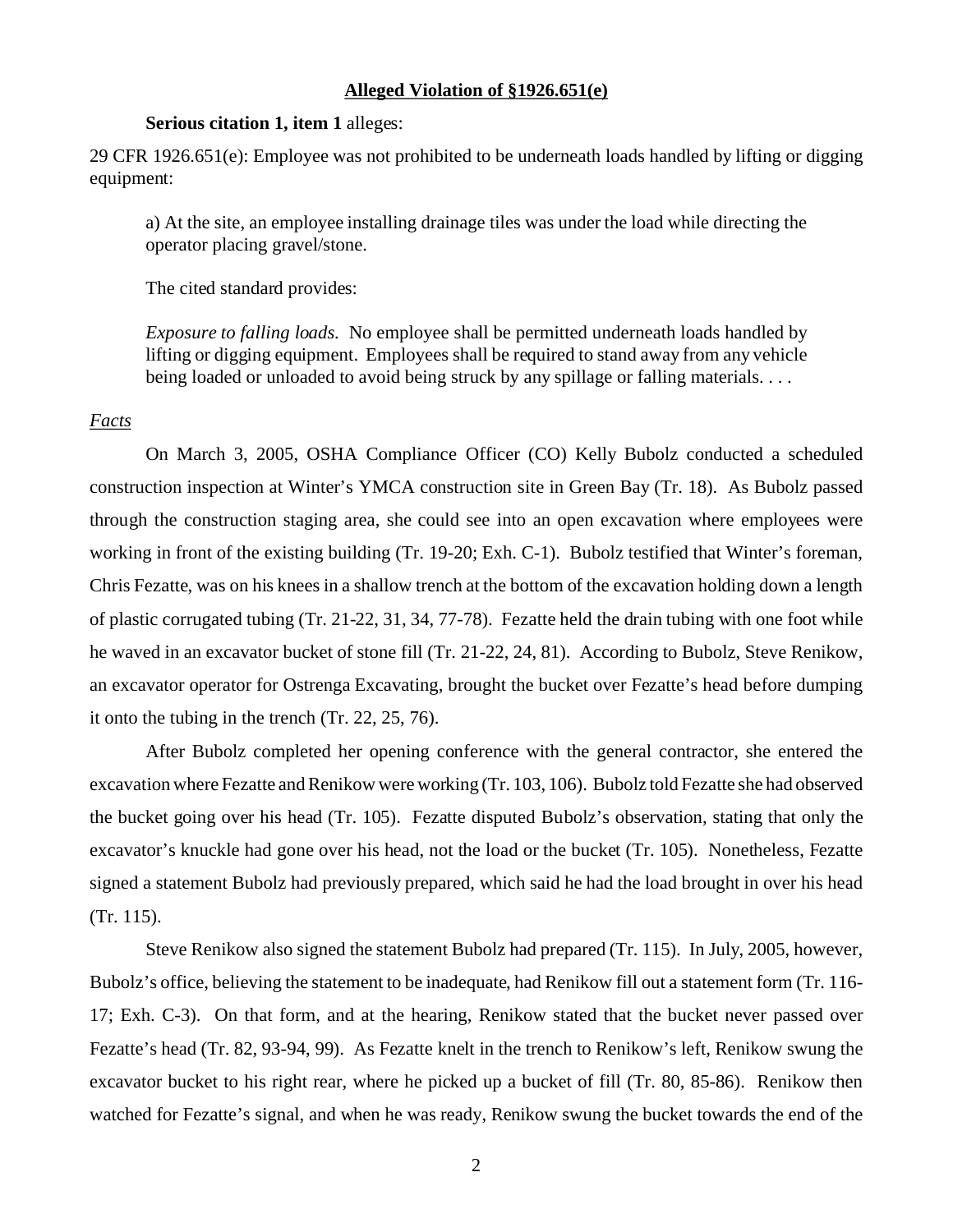trench on the side of the excavation opposite Fezatte. He then began sprinkling stone over the tubing, gradually bringing the bucket in towards Fezatte's position (Tr. 60, 77, 80). Renikow could see Fezatte the entire time he was laying the stone (Tr. 81, 88). He brought the bucket in at Fezatte's eye level, until the teeth of the bucket came to within two feet of Fezatte (Tr. 85, 87). Renikow then emptied the remainder of the bucket at Fezatte's feet (Tr. 82-83).

At the hearing Fezatte likewise testified that the bucket was never over his head, stating that he could see the bucket coming as he looked over his right shoulder while facing away from the excavator (Tr. 81, 124). As Renikow brought it towards him, the bucket got to within approximately two feet of him (Tr. 85, 88, 124). Fezatte testified he did not know he had the option *not* to sign the statement prepared by, and presented to him by CO Bubolz (Tr. 134). According to Fezatte, Bubolz presented the statement to him on a clipboard, indicated that she had seen something he was unaware of and told him to sign it (Tr. 134).

### *Discussion*

In order to prove a violation of section  $5(a)(2)$  of the Act, the Secretary must show by a preponderance of the evidence that (1) the cited standard applies, (2) there was a failure to comply with the cited standard, (3) employees had access to the violative condition and (4) the cited employer either knew or could have known of the condition with the exercise of reasonable diligence. *See, e.g., Walker Towing Corp.*, 14 BNA OSHC 2072, 2074, 1991-93 CCH OSHD ¶29239, p. 39,157 (No. 87-1359, 1991). In this case, the Secretary failed to demonstrate that Winter failed to comply with the cited standard.

Both the employees involved in the cited activity convincingly described the manner in which the fill operation was conducted, stating that the excavator bucket never passed over Mr. Fezatte's head. The CO's testimony, on the other hand, does not entirely conform either to the physical layout of the job site as depicted in her photograph, or to the description of the job being performed. The testimony establishes that Fezatte was at the end of the trench closest to the excavator, and that the bucket was dumping gravel in front of him (Tr. 25-26, 31, 59-60). It appears from the testimony, the photograph of the site, and Renikow's diagram of the work area that the excavator operator would most likely have swung the bucket to the far end of the drain pipe in front of Fezatte without ever passing the bucket over Fezatte's head (Exh. C-1, C-3). Both the CO and the employees stated that the bucket was spreading stone down the length of the trench towards Fezatte. As the operation was described, the only time the bucket might have passed over Fezatte's head would have been as Renikow drew it back, empty, to refill. There would be no reason for the bucket to pause over Fezatte's head for two minutes as Bubolz states (Tr. 27, 33, 61).